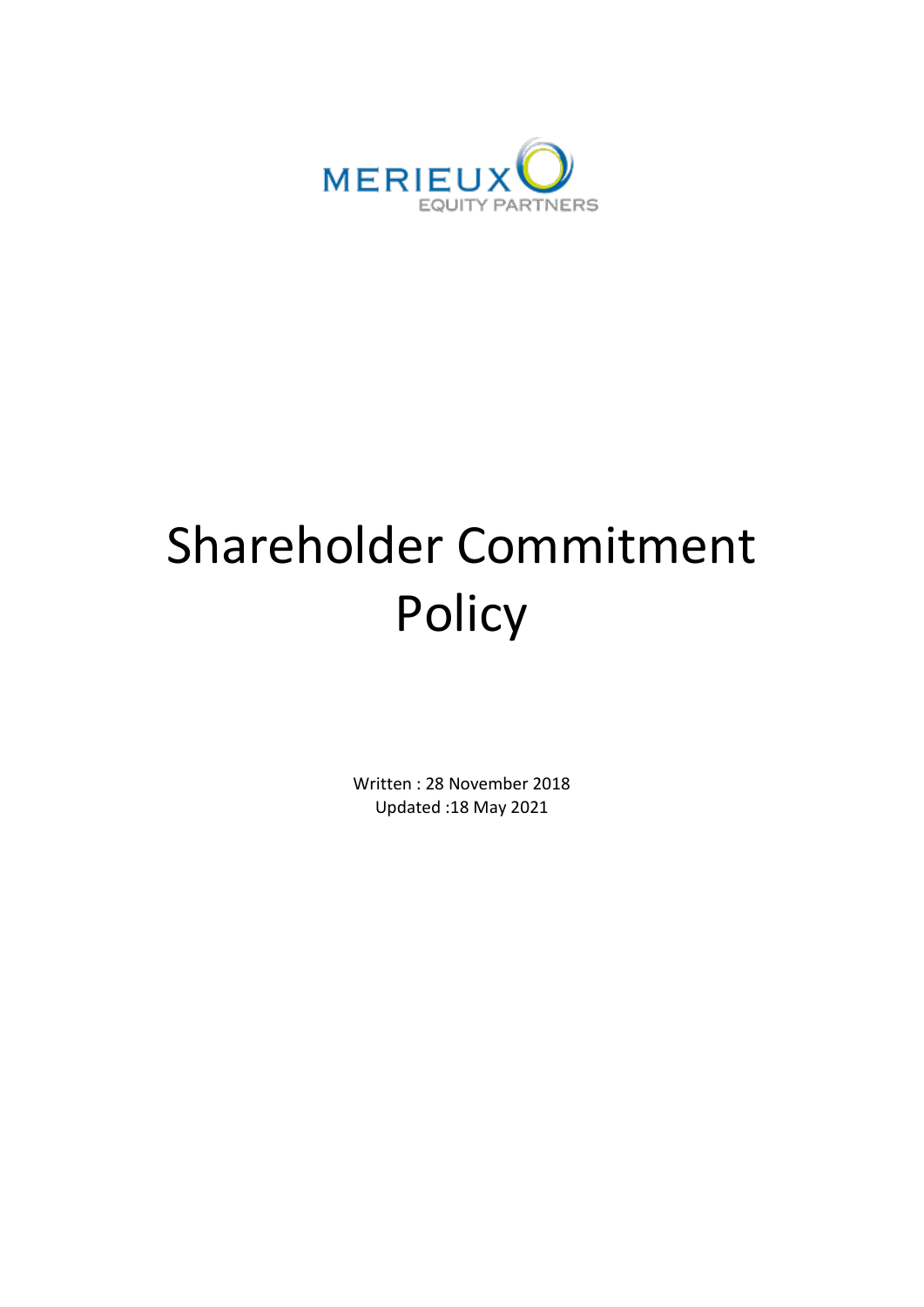# *Regulatory References*

# **EU Directive:**

(EU) Directive 2017/828 amending Directive 2007/36/EC transposed into French law through Articles L533-22 and R533-16 of the Monetary and Financial Code

# **INDEX**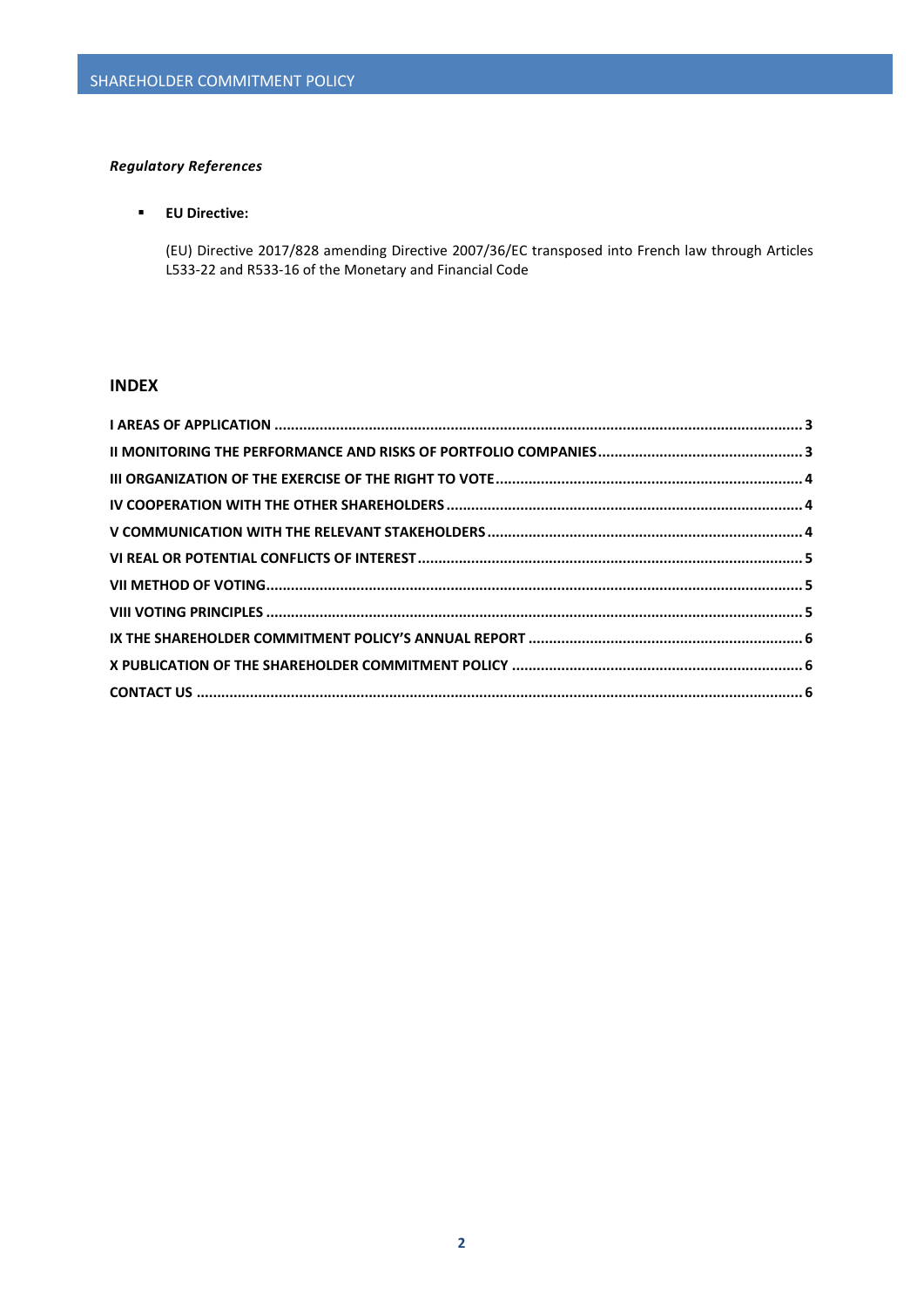### <span id="page-2-0"></span>**I AREAS OF APPLICATION**

The so-called "Shareholders' Rights" Directive came into force in June 2019 with the publication in the Official Journal of Decree 2019-1235 on November 28, 2019, supplementing the regulatory measures of the monetary and financial code.

This policy applies to equity investments in listed and unlisted companies. It aims to describe how Mérieux Equity Partners ("MxEP") integrates its role as shareholder into its investment strategy.

#### <span id="page-2-1"></span>**II MONITORING THE PERFORMANCE AND RISKS OF PORTFOLIO COMPANIES**

As a management company investing mainly in unlisted companies in the healthcare sector, MxEP aims to add value by helping its portfolio companies to take full advantage of the opportunities available to them, while helping them to anticipate and prepare for risks.

Prior to any investment, Mérieux Equity Partners carries out due diligence of various kinds (commercial, ESG, external growth, financial, social and strategic stakes, tax). In order to synthesize the strategic dimension of the analysis, the managers establish SWOT analyses and compare this with our team's ability to add value. Value creation can come from our network, our industrial and/or regulatory expertise, our ability to structure an operation from a legal or financial point of view, etc. The analyses conducted prior to each investment are presented to the investment committee and the files are voted on by the committee members.

Post-investment monitoring of these elements continues: the managers meet regularly with the directors and senior executives of the portfolio companies. The dialogue is structured through the governance bodies (board of directors or supervisory board), working meetings or ad hoc requests. During this phase, the business plans defined before the investment are compared with the actual figures, and any discrepancies are analyzed and, when necessary, an action plan is drawn up.

In addition, the management company has a network of experts who enable it to reinforce the added value it brings to the companies in its portfolio.

In addition, since the end of 2019, the management company has sought to strengthen its monitoring of the ESG performance of portfolio companies. As such, Mérieux Equity Partners formalized its adherence to the PRI principles in January 2020.

Mérieux Equity Partners prepares an ESG report annually for all funds created since June 5, 2018, the date of its approval by the *Autorité des Marchés Financiers* (French Financial Markets Authority).

Mérieux Equity Partners has a sustainable investment policy where ESG is considered at each stage of the investment cycle. This approach has been formally applied since December 2020 but has been at the root of Mérieux Equity Partners' strategy since inception. The Firm's ESG analysis framework is founded on a "riskbased" approach, unlike some management companies that have adopted a "climate change" approach. The reason for this is structural: companies in the Healthcare sector generally have a smaller carbon footprint than in other industries. Nevertheless, Mérieux Equity Partners measures the carbon footprint of its portfolios on an annual basis and will do its utmost to push the portfolio companies to take the necessary measures if a material carbon footprint were to be identified.

The cornerstone of our management company's approach is therefore the dialogue that we establish upstream of any investment with the entrepreneurs running the companies in which we invest on behalf of our clients.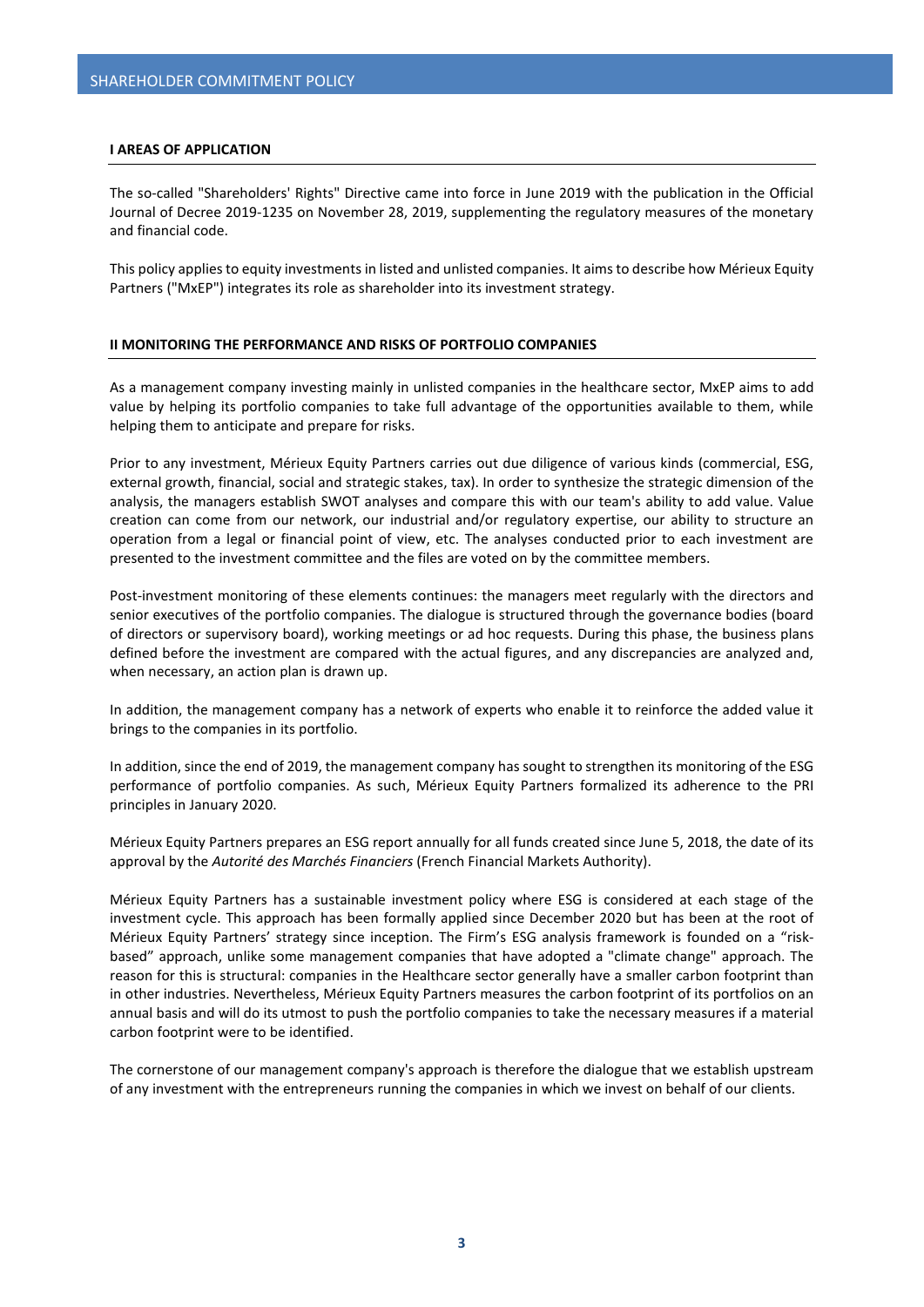# <span id="page-3-0"></span>**III ORGANIZATION OF THE EXERCISE OF THE RIGHT TO VOTE**

Each Partner or Managing Partner is responsible for collecting the general meeting file of the companies he/she follows, including at least: the date, the voting procedures and the text of the resolutions.

The latter examines and analyses the resolutions submitted to the meeting in accordance with the provisions detailed in the "Voting principles" section and in the interest of the unitholders. In case of difficulty in the analysis of a resolution, he/she refers to the RCCI ("Compliance and Internal Control Officer"). The Partner or Managing Partner is responsible for deciding how to vote.

The voting choices of the Finance Manager are kept by him/her. The Finance Manager is able to report at any time on the exercise of his/her voting rights.

Mérieux Equity Partners does not use temporary sales of shares.

## <span id="page-3-1"></span>**IV COOPERATION WITH THE OTHER SHAREHOLDERS**

Mérieux Equity Partners invests primarily in unlisted companies. The dialogue with the company and the shareholders among themselves is governed by the articles of association. Usually, and because the number of shareholders is limited in unlisted companies, the articles of association are supplemented by a shareholders' agreement. The agreements are complementary to the articles of association and allow to define the modalities of conflict resolution, to protect minority shareholders, to avoid that the sale of shares leads to a loss of control or to the liquidation of the company.

Ultimately, shareholders' agreements cover three types of purposes relating to the share capital (e.g. locking in the composition of the share capital), voting rights (e.g. prior consultation before each general meeting) and the conditions of organization and operation of the company (e.g. availability of information at a more regular frequency than the regulations).

## <span id="page-3-2"></span>**V COMMUNICATION WITH THE RELEVANT STAKEHOLDERS**

The management company interacts with various stakeholders (shareholders and in particular co-investors, managers & key executives, bankers, legal advisors, consultants, and sometimes even some customers / suppliers).

The founders, managers and key executives represent the first circle of stakeholders. The added value is mainly provided by human capital.

Our management company has industrial roots, and its expertise at this stage of our development is mainly linked to our knowledge of the healthcare sector.

The co-investors we work with generally have less comprehensive healthcare expertise than Mérieux Equity **Partners** 

Our managers communicate with co-investors and management on a regular basis, and strategic decisions are discussed in the appropriate governance bodies.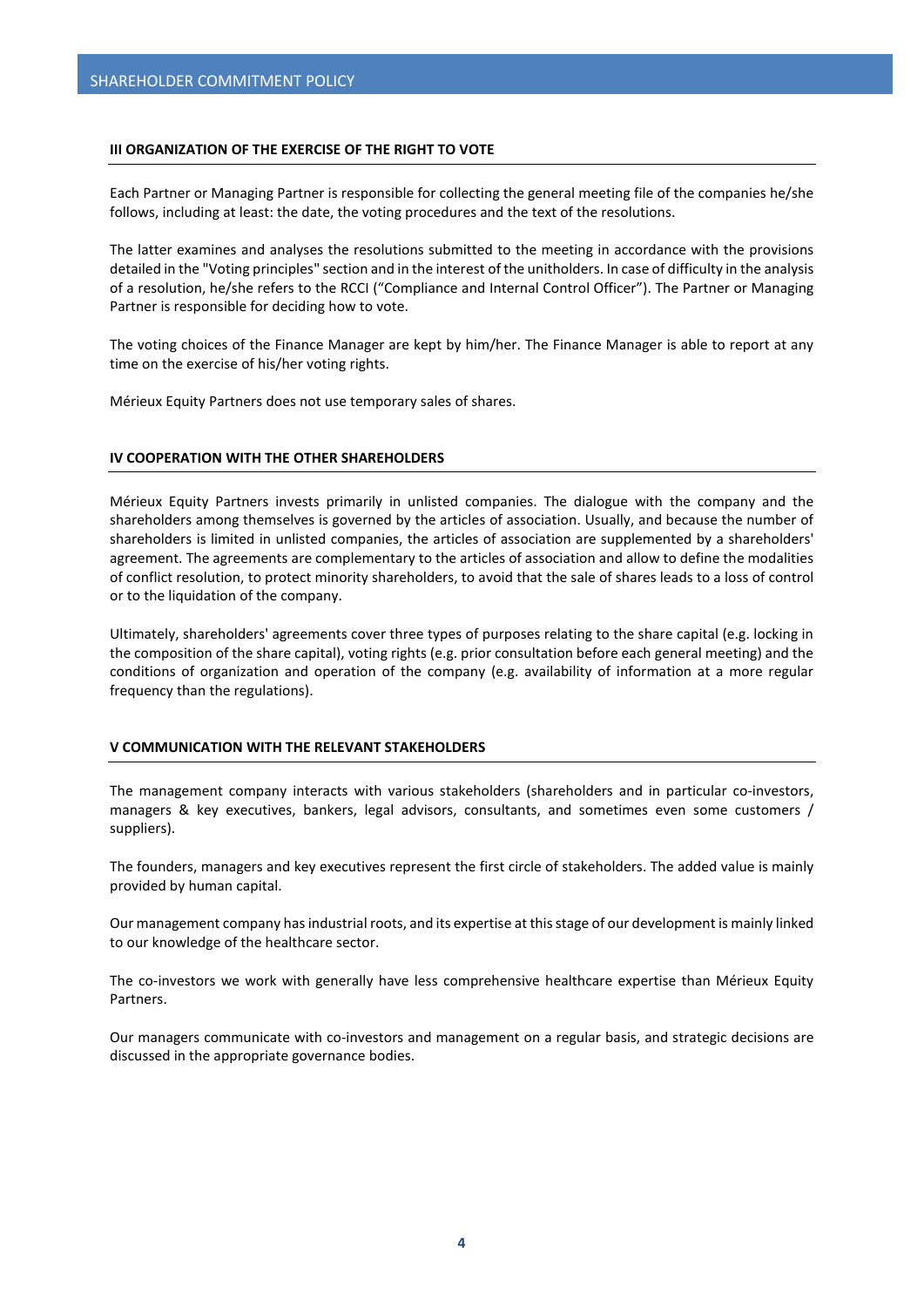# <span id="page-4-0"></span>**VI REAL OR POTENTIAL CONFLICTS OF INTEREST**

A situation with a conflict of interest may be detected by the Compliance and Internal Control Officer, during a control or by the Operations Team in light of the documentation provided during the period of the general meetings (March to June).

The Compliance and Internal Control Officer can be consulted at any time, if necessary, by phone or email.

The Compliance and Internal Control Officer is authorized to manage any escalation of conflicts of interest: he analyzes the nature, causes and consequences of the identified conflict of interest and takes the appropriate measures to limit the immediate consequences.

# <span id="page-4-1"></span>**VII METHOD OF VOTING**

Voting rights are exercised:

- By regular mail
- By proxy
- By participating physically in the Shareholders General meetings

The voting right is, unless exception, exercised in every case, without threshold of securities holding and without distinction of nationality of the portfolio companies or of the nature of the Fund.

## <span id="page-4-2"></span>**VIII VOTING PRINCIPLES**

Where possible and in accordance with the interests of the unitholders, the Partners / Managing Partners undertake, as a matter of policy, to vote according to the following principles for each type of resolution proposed:

- **Decisions resulting in a change of the bylaws:** according to the proposed amendment of the bylaws, the vote must be directed in favor of the unitholders;
- **Statutory amendments having a negative impact on shareholders' rights** (multiple voting rights and limitation, change of status, etc.): the protection of existing shareholders should be privileged. The election must be made based on the interests of the unitholders;
- **Capital transactions considered as anti-takeover tools** (issues of warrants reserved, share buyback program, etc.): the vote must be in the interest of the unitholders;
- **Dilutive capital transactions for the shareholder** (capital increase, greenshoe, issue of bonds, etc.): according to the needs of the business and the interest of the unitholders;
- **Association of managers and employees with share capital** (free share allocations or stock option grants ...): "Good father" management should be privileged;
- **Approval of accounts and assignment of results:** agreement subject to re-reading of accounts and Statutory Auditor certification;
- **Appointment and dismissal of corporate bodies** (percentage of non-interest-free directors ...): to be qualified on a case-by-case basis;
- **Approval of so-called regulated agreements** (remuneration of corporate officers, etc.): agreement, unless there are major difficulties or abuses;
- **Programs of issue and redemption of equity securities:** according to the interests of the participation;
- **Appointment of the statutory auditors** (appointment, remuneration): agreement except major difficulty or abuse.